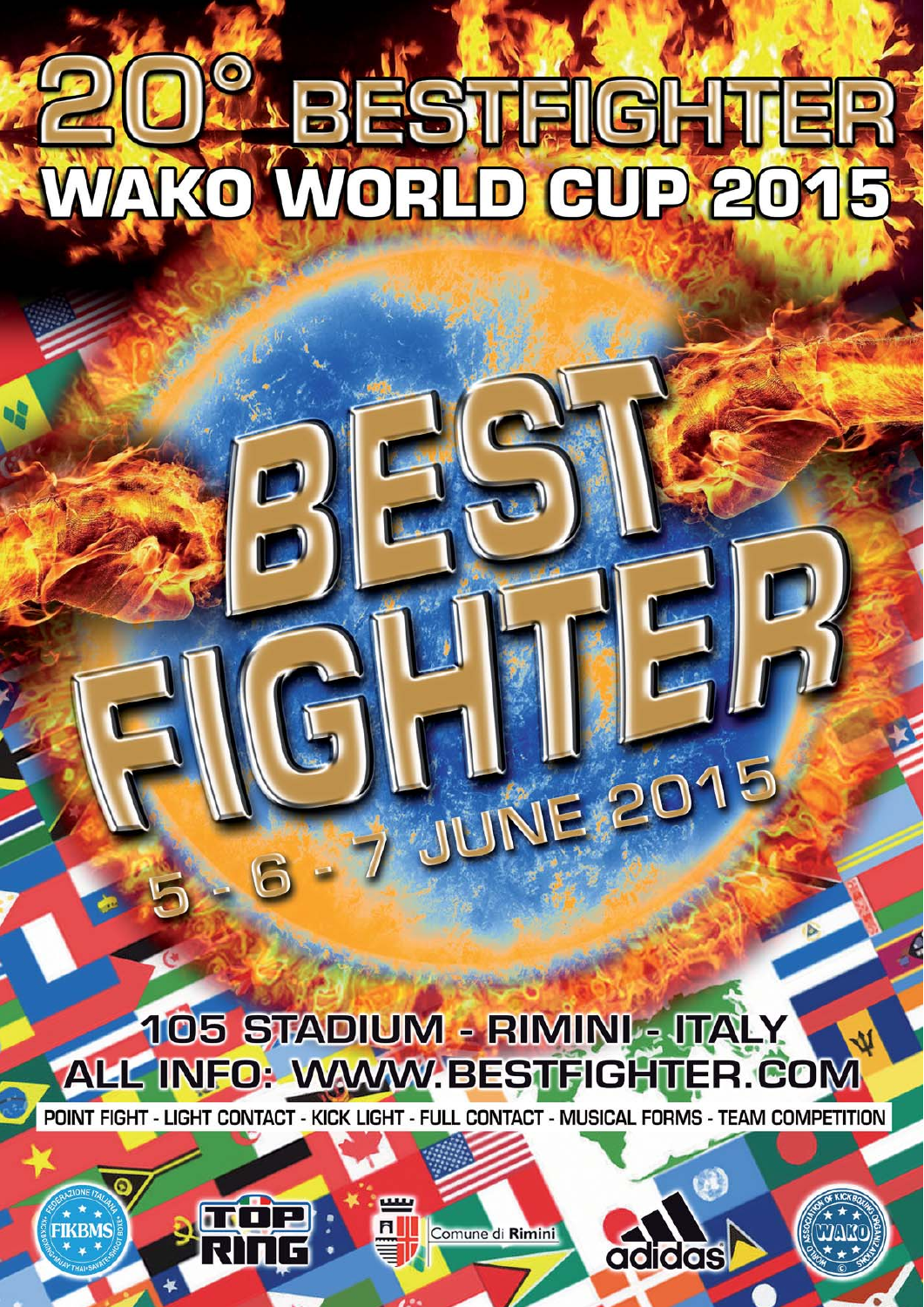

## **BENVENUTI WELCOME**

<sup>)</sup> Cari amici e colleghi. sono onorato di invitarvi alla

20<sup>a</sup> edizione del Torneo Internazionale Bestfighter - Coppa del Mondo Wako. Si tratta di un'emozione davvero grande perché vent'anni sono tanti e rappresentano un grande traguardo. In questo lungo periodo sono cambiate molte cose e sono felice di aver contribuito, come appassionato organizzatore, a far progredire la qualità dei tornei in ambito WAKO, grazie alle innovazioni proposte di anno in anno, basti ricordare l'introduzione dell'uso dei tabelloni elettronici una decina di anni fa, quando non si erano mai visti in un torneo di kickboxing. L'ultima edizione si è svolta a Lignano Sabbiadoro, dato che a Rimini, in partnership con Barbara Falsoni, ho organizzato i Campionati del Mondo Cadetti e Juniores, ma guest'anno il Bestighter torna allo splendido 105 Stadium della bella città romagnola. Io Staff del Bestfighter ed jo stiamo lavorando al nostro meglio per offrirvi ancora una volta la miglior edizione di sempre; e non vediamo l'ora di rivedervi, in bocca al lupo a tutti e BENVENUTI a RIMINI!



**Barbara Falsoni e Gianfranco Rizzi** Thinking for a new project

## Dear friends and colleagues, I am honoured to invite you to the<br>May 20th edition of the International Tournament Bestfinhter - Wake

20th edition of the International Tournament Bestfighter - Wako World Cup 2015. It is a true emotion because twenty years are many and it is a great achievement. In this long period many things have changed and I'm happy to have contributed. as an promoter, to advance the quality of tournaments within WAKO, thanks to innovations proposed each year, enough to remember the introduction of the use of an electronic scoreboards about ten years ago, when they had never seen in a kickboxing tournament. The last edition was held in Lignano Sabbiadoro, since in Rimini, in partnership with Barbara Falsoni, I promoted the WAKO WORLD Championships for Cadets and Juniors, but this year the Bestighter World Cup come back to the beautiful 105 Stadium.

Bestfighter Staff and I are working at our best to offer You, once again the amazing edition ever; and we look forward to seeing you, good luck to you all and WELCOME in RIMINI!

> **Gianfranco Rizzi** Promoter



#### Cari colleghi e amici,

è con sincero piacere che vi invito a tornare in Italia per uno dei più importanti tornei del circuito WAKO:

la 20<sup>a</sup> edizione del Torneo Bestfighter - Coppa del Mondo Wako. Gianfranco Rizzi con il suo staff dimostra sempre un'ottima organizzazione dell'evento che eccelle tra le nostre manifestazioni, sotto tanti profili. Torno con piacere nella ridente città di Rimini che ha recentemente ospitato il Campionato del Mondo per Cadetti & Juniores, segnando uno strepitoso successo organizzativo, grazie a Gianfranco Rizzi, Barbara Falsoni e la Federazione Italiana tutta. Benvenuti quindi a Rimini e godetevi il Bestfighter!

**ZIF** Dear colleagues and friends,

it's with great pleasure that I invite you to go back to Italy for one of the most important tournaments of the WAKO CIRCUIT, the 20th edition of the Bestfighter - Wako World Cup.

Gianfranco Rizzi with his staff always shows excellent organization of the event which stands out among our events, in many thinghs like trhopies, sporthall setting, etc. I'll be back with pleasure in the charming city of Rimini which recently hosted the World Championship for Juniors & Cadets, and registered an amazing organizational success, thanks to Gianfranco Rizzi, Barbara Falsoni and the all Italian Federation. So Welcome to Rimini and enjoy the Bestfighter!

> **Donato Milano** Presidente FIKBMS - Wako Italy

## **OUR AWARDS**

Beautiful Trophies, as usual, for all winners, Medals for the second and thirds places **Certificate of participation for all entered Total prize money EURO 13.000 Probably the biggest prize money in Wako** 

Performer



# www.bestfighter.com